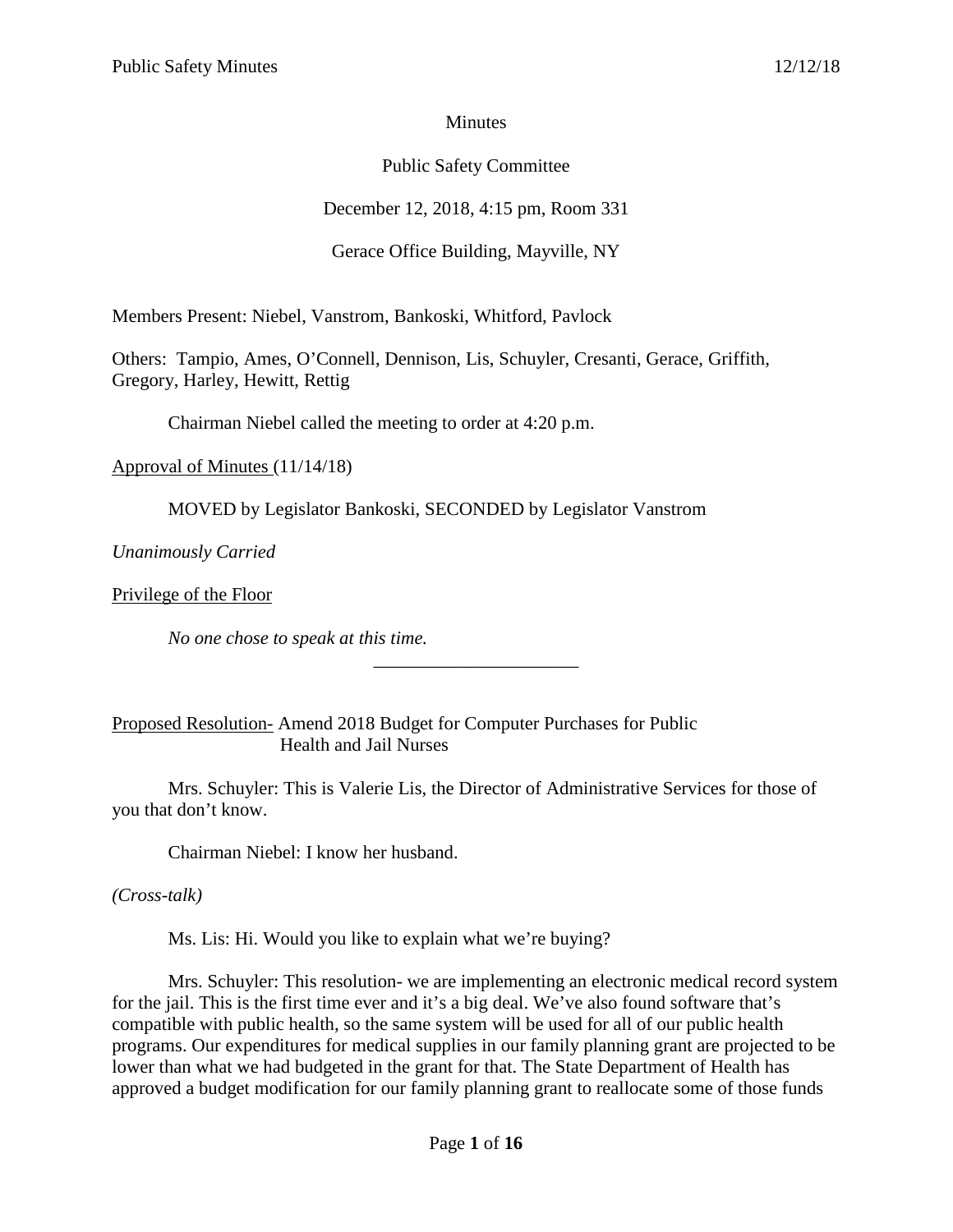to use for computes. So, we are asking that we make these budgetary changes. It will actually decrease the use of fund balance.

Chairman Niebel: I see that.

Mrs. Schuyler: And enhancing computer and technology-

Chairman Niebel: That helps your argument.

Mrs. Schuyler: Once again, I – some of you have heard me say this; there are a lot of economies of scale when we try to most efficiently manage and administer these programs.

Chairman Niebel: There can be. Basically you have computer purchases- the computers are a little bit more than what was budgeted, but it's being offset by the state aid?

Ms. Lis: We didn't quite expect to be able to get them with family planning money. We talked to the family planning administrators and they said to go ahead and put a budget modification in for that grant and they accepted it so that we could buy computers for our clinic. We're going to use some trust and agency money for the software. That was decided a while ago. We also needed- because the jail nurses are going to be using the same system they need some computers for it as well. What we did there is we're actually bringing some of our jail medical state aid revenue into the budget because we didn't budget for any of this. This was something that we worked out this year that there's certain types of work that we do for certain people or certain issues that we can actually get state aid on. It's very limited but it's there. So, we brought that into the budget to cover for the computers for the jail-

Chairman Niebel: OK, Val. So, the state aid revenue is actually in excess of what was budgeted?

Ms. Lis: We had no budget because it was something we worked out this year with the state aid people and ironed it out what we could actually claim.

Chairman Niebel: OK.

Ms. Lis: No one could do that until it came under us.

Chairman Niebel: OK. Folks, any questions for Christine or Val?

Legislator Vanstrom: Good job.

Chairman Niebel: Those in favor? Opposed?

*Unanimously Carried*

Proposed Resolution- Amend 2018 Budget Appropriations and Revenues –Emergency **Services**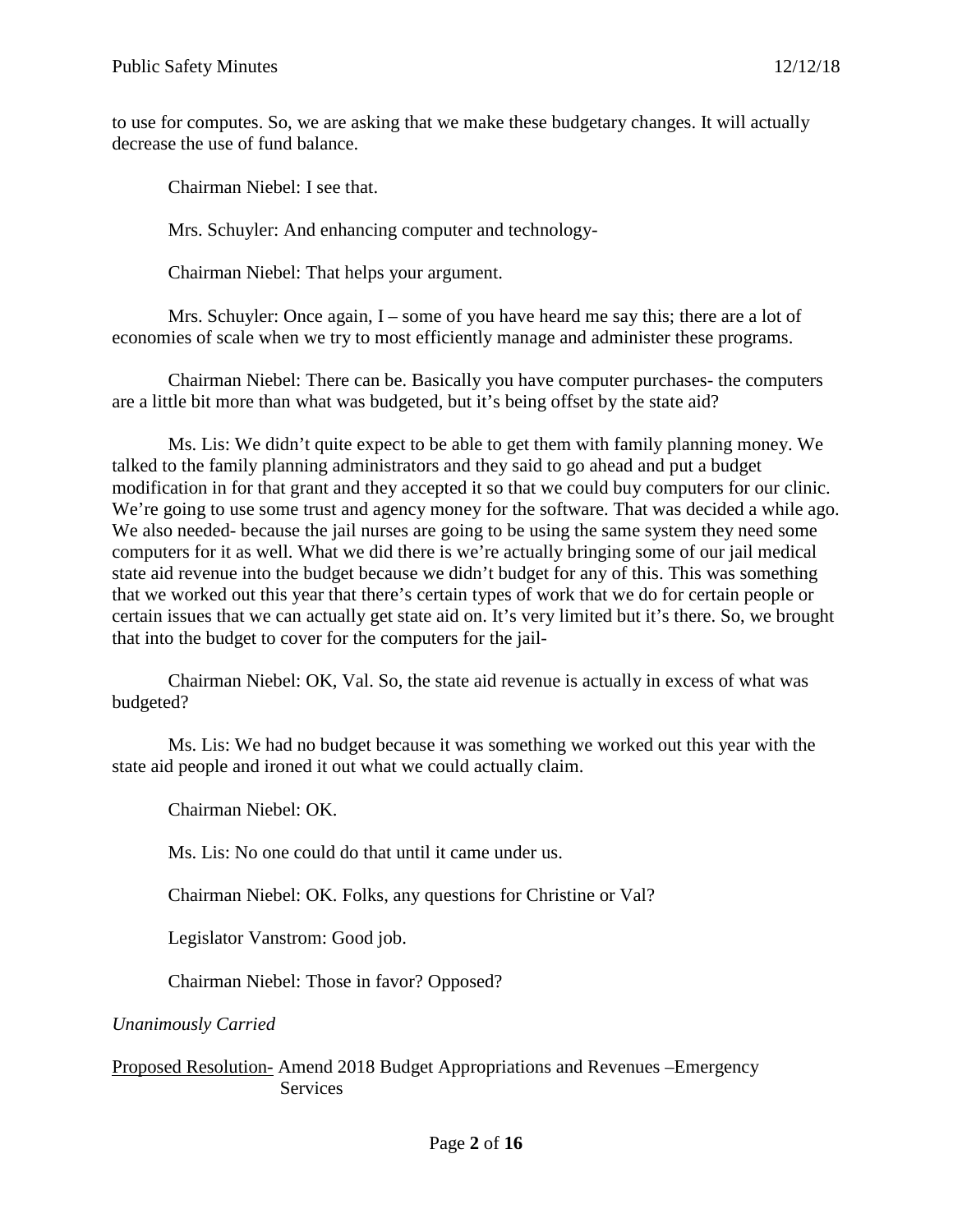Mr. Griffith: This is basically the movement of monies to offset the cost of the continuing medical education program, which has taken off extremely well. It's a program that allows for EMT's to refresh online without having to sit for a New York State test. It has been very successful and we're just moving money from the account other public income that we had.

Chairman Niebel: John, did you say they could sit for the test online?

Mr. Griffith: They don't have to take a test as long as they do their online work- their continuing medical education- they no longer have to sit for the New York State test. It's a big deal. We hope it's going to retain EMT's.

Chairman Niebel: It should help.

Mr. Griffith: We have lost 25% of the EMT's in this county in the last three years.

Chairman Niebel: Is that right?

Mr. Griffith: Yeah.

Legislator Pavlock: Due to not-

Mr. Griffith: Due to not refreshing, yes.

Chairman Niebel: But you think this-

Mr. Griffith: We're hoping that this program will retain the ones that we have left.

Chairman Niebel: Sounds good. Any questions? Those in favor? Opposed?

#### *Unanimously Carried*

Proposed Resolution- Setting Salary for Emergency Medical Technician

Mr. Griffith: We have to create a new position for the Emergency Medical Technicians. We've never had them in the County before. We're looking at setting the salary range- this basically just gets us into the beginning stage of a position. HR is working on comparative starting wages to come up with an exact pay grade. This resolution, from what I understand, really just gets us in the process of creating that position in the County.

Chairman Niebel: Would this be for a 35 work week?

Mr. Griffith: No, this is a 19 hour work week. These are all part time positions.

Chairman Niebel: 19 hours?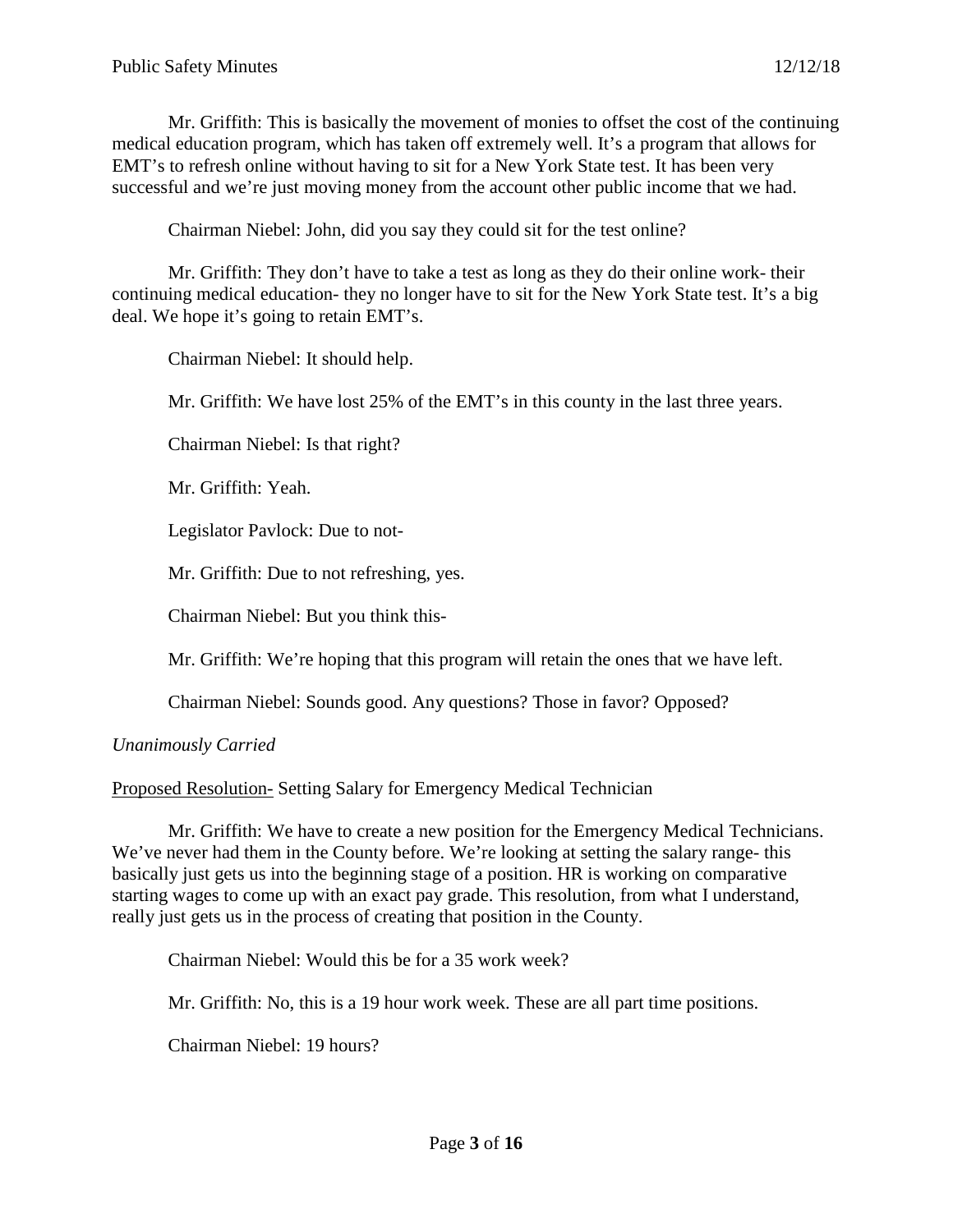Mr. Griffith: If you remember in the budget when we did that, all of the basic EMT's are part time.

Chairman Niebel: OK. Any questions on this proposed resolution?

## *(Cross-talk)*

Mr. Griffith: The grade may change as HR works on it, but this establishes the position and gets us started.

Legislator Whitford: This will be incorporated in CSEA as far as the CBA- they're a collective bargaining agreement? It will be added to that?

Mr. Griffith: Yes, this would be a new position in the County that we've never had before.

Legislator Whitford: OK.

Mrs. Dennison: I don't think you just mentioned this because I was having a side conversation and I apologize- but at Administrative Services there was some discussion that the committee wanted to propose that the grades be higher- be a grade 6-

Chairman Niebel: Who did this?

Mrs. Dennison: Administrative Services.

Mr. Griffith: I just mentioned that HR is still working on that communication that I had today with Jessica- was that this may change the grade, but this resolution is establishing the position.

Chairman Niebel: Kathleen, the conversation last night was that it would possibly be higher than grade 4?

Mr. Griffith: Grade 6 is what we're looking at.

Chairman Niebel: Really?

Mr. Griffith: I believe one of the comments from one of the Legislators was that, "I would rather have the person working on me if I code making more money than the person who served me my french fries."

Chairman Niebel: Sounds like Mr. Scudder.

Mrs. Dennison: It was Mr. Davis.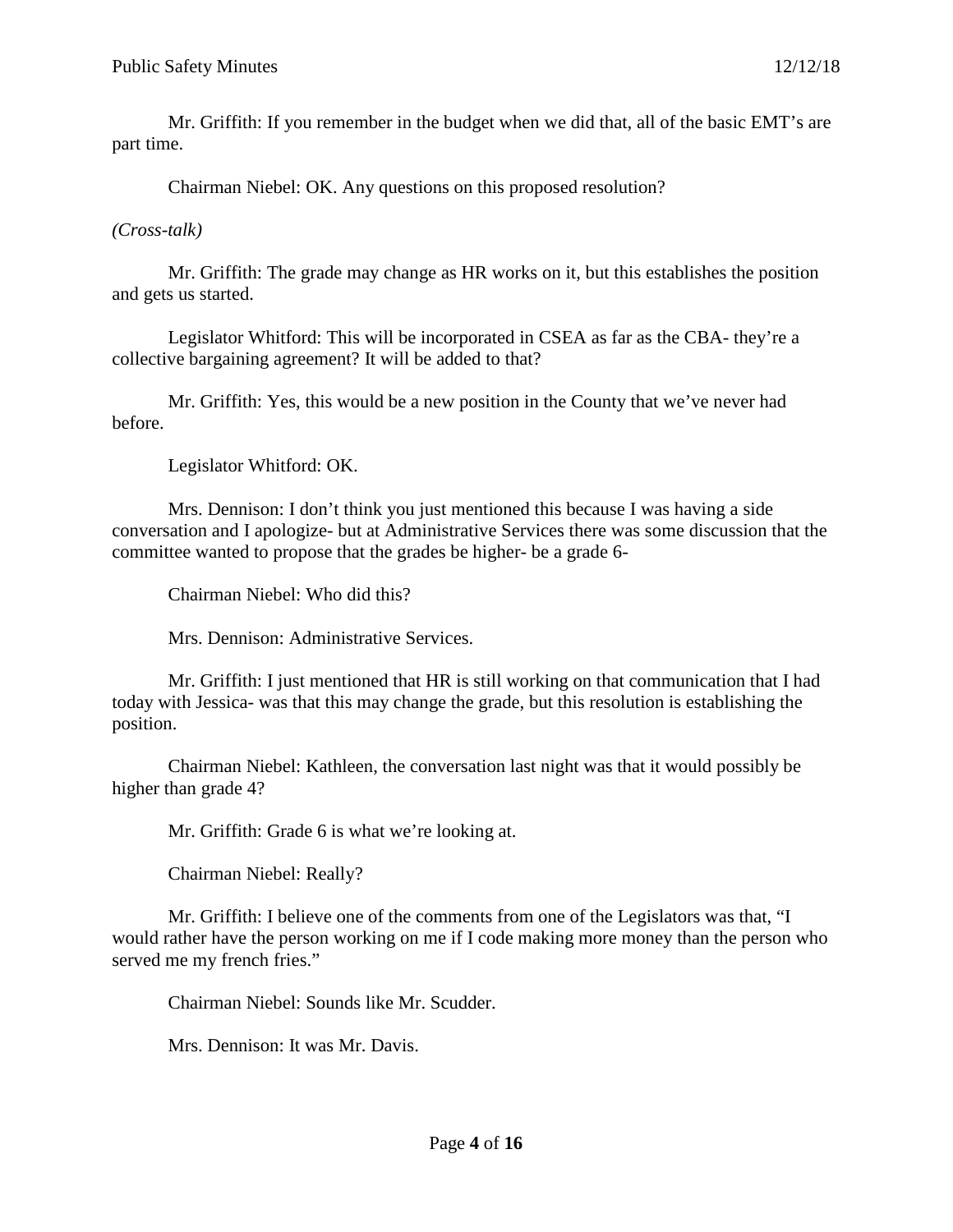Chairman Niebel: It doesn't matter. So, if you're still talking about a possible grade increase do you want us to act on this now?

Mrs. Dennison: Yes.

Mr. Griffith: Yes because we want to get the position started to be established-

Chairman Niebel: And if you change it to a higher grade you'll come back later? How will that work?

Mrs. Dennison: I think this would-

Chairman Niebel: We're establishing it right now as a grade 4?

Mrs. Dennison: This would establish the position. It says that the HR Department- they classified it as a grade 4 but they are still- their analysis is not completed. It's possible that the grade would change.

Chairman Niebel: But you'd come back for the change in grade?

Mrs. Dennison: I believe so.

Legislator Pavlock: Do you have any idea what the comparison of wages would be?

Mr. Griffith: The comparison would take it up towards a grade 6 from what we've done and seen. It would get it up to starting around \$15 an hour.

Mrs. Dennison: Yes. The grade 6 range is \$15.10 - \$19.26-

Legislator Vanstrom: Wow. How do you feel about that Terry?

Mrs. Dennison: We did discuss on Monday night, the financial implications of that. The way that we budget part time positions is kind of a lump sum and then John's department takes that money and figures out how many positions and how many hours. We have budged for 2018 a lump sum of approximately \$191,000. If the positions come out to be graded at grade 6 the lump sum- that cost, assuming the same number of hours would be \$203,000- an increase of approximately \$12,000.

Chairman Niebel: OK. We were just talking about the grade 4 versus the grade 6. Lisa, I think Human Resources is looking at it and I don't think we should-

Legislator Vanstrom: Human Services doesn't look like they're looking at it. It only looks like Audit & Control and Administrative Services. It's not on the resolution.

Mr. Griffith: No, Human Resources is looking at it.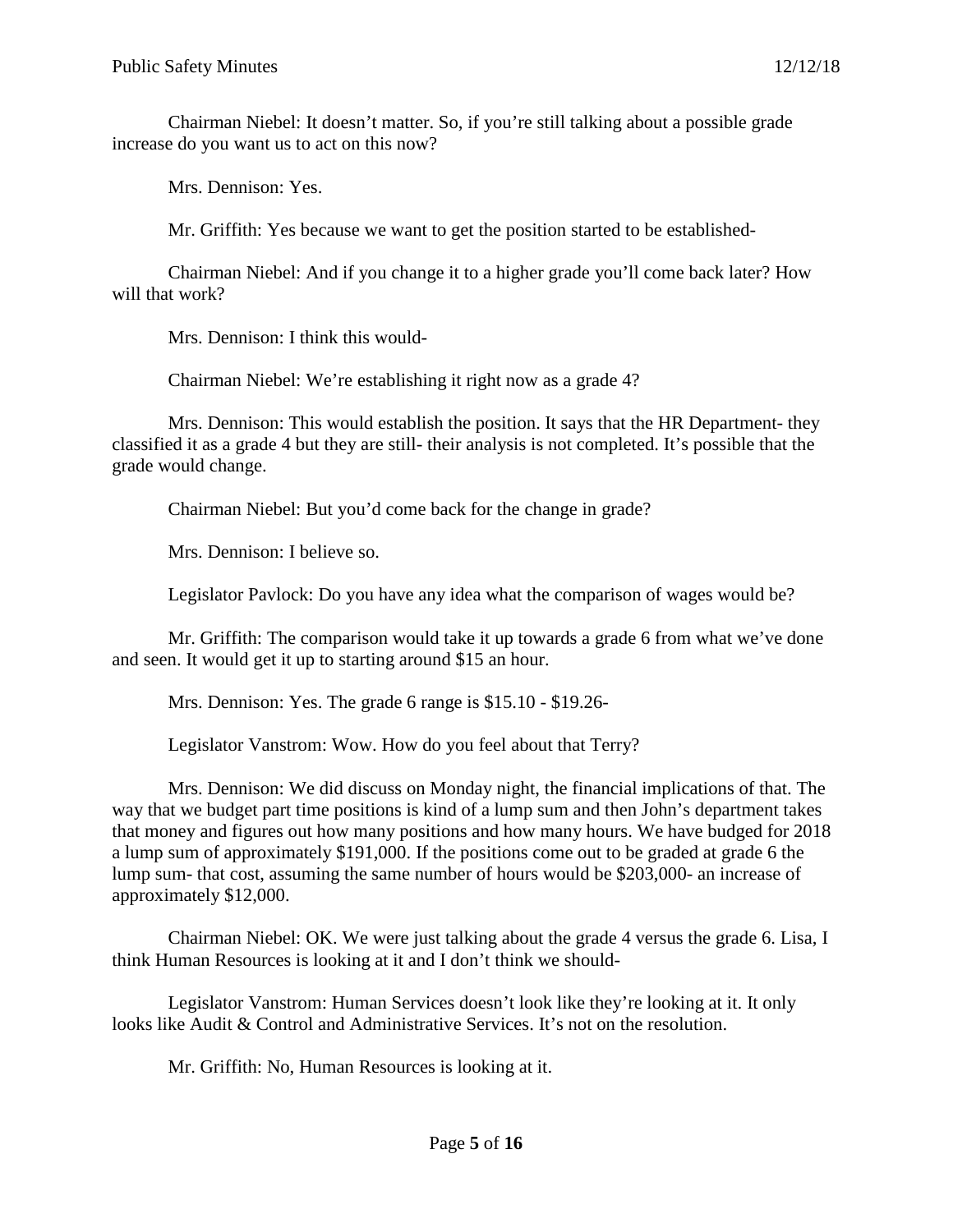Legislator Vanstrom: Human Resources isn't listed on the sheet either.

Chairman Niebel: HR is just looking at changes to the grade. I don't think we can do anything because it's still under review by Human Resources. We can go ahead and act on this just to establish the grade and you can come back later and request that it be moved to a grade 6.

Mr. Griffith: Correct me if I'm wrong- this establishes the positions. We can change the grade later.

Mrs. Dennison: Correct.

Mr. Griffith: This at least gets the position started.

Chairman Niebel: It not only establishes the position, it establishes the grade as well.

Mr. Griffith: I understand-

Chairman Niebel: But the grade could be susceptible to change later on.

Mrs. Dennison: Yes.

Chairman Niebel: Any other questions from the committee? Those in favor? Opposed?

### *Unanimously Carried*

## Proposed Resolution- Amend Budget Appropriations and Revenues Associated with Vehicle Purchases by the District Attorney

Mrs. Dennison: I am here to speak on behalf of the District Attorney with Assistant District Attorney Gregory. The District Attorney's Executive Assistant was planning to be here also to present the resolution, but she had a personal emergency and had to leave early today. With regard to the resolution, there's a lot of accounting stuff going on with this resolution. The big picture is that the budget for- the DA has a budget in 2018 to purchase two new vehicles. That budget was established on the net price of the vehicles- a purchase price minus a trade in. Instead of doing the purchase in that way, he purchased the vehicles without a trade in and then sold one car at auction and will sell the second car at auction next year. So, the purchase price was higher than originally budgeted because there was no trade in. We have to increase the capital budget expenses and revenues for the purchase of the vehicle, but we're also getting some income from sale of equipment. So, we're increasing the sale- establishing an increase in the sale of equipment line in the budget for this year and next year because it will be one car sold this year and one car sold next year. The other part of the resolution is that since the vehicles were more expensive than originally anticipated, the vehicle purchase allocation amount is different. We take the amount of the car purchase and divide it into four years and the department essentially gets charged for that purchase a quarter of the expense each-

*(Cross-talk)*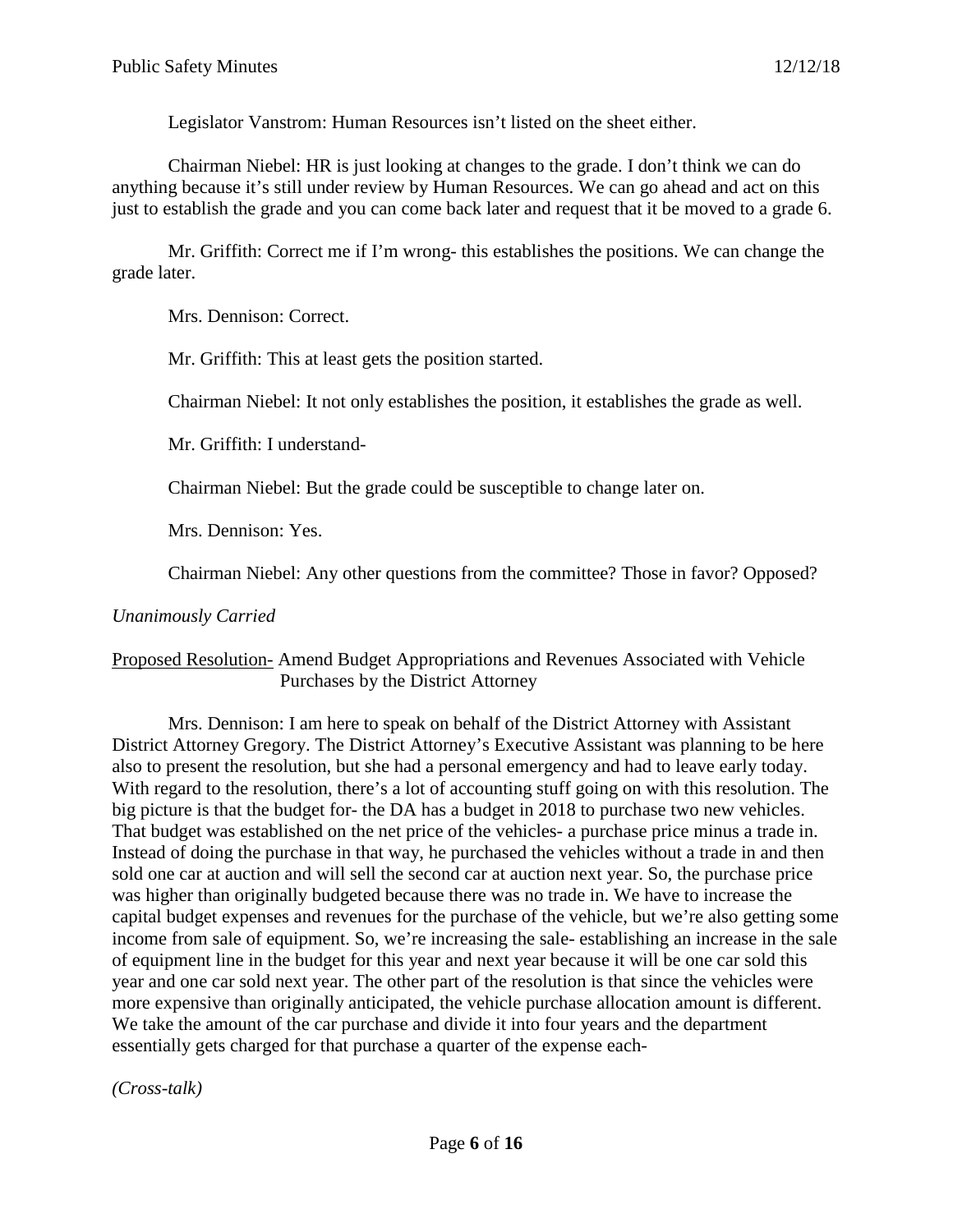Mrs. Dennison: So, there's an overall increase in the price of the vehicle and that triggers an increase in the purchase allocation expense that's in the budget for this year and next year. To balance that there is also revenue from the sale of cars.

Legislator Vanstrom: Is this for one car or two cars?

Mrs. Dennison: Two cars.

Legislator Vanstrom: So, this is going to be for two cars?

Mrs. Dennison: Yeah. The increase in the purchase price- that's the \$27,168. That's the additional price for both cars combined.

Legislator Pavlock: And only one fourth of that-

Mrs. Dennison: They are charged one fourth of the overall purchase price every year.

Legislator Pavlock: Right, but this is only showing one fourth-

Mrs. Dennison: It's one fourth of the increase.

Legislator Vanstrom: What did they buy?

Mrs. Dennison: Because the-

Legislator Vanstrom: Is that right? This is only the increase in what we already budgeted for vehicles?

Mrs. Dennison: That is correct.

Legislator Vanstrom: So, these two vehicles accidentally cost us \$27,168 more than originally planned?

Mrs. Dennison: That is correct but keep in mind that the budget was a net amount- the purchase price minus the trade in.

Legislator Vanstrom: But what did we buy?

Mrs. Dennison: We bought a 2018 ford explorer- both of them.

Legislator Vanstrom: We used to have sedans I think.

Legislator Bankoski: We live in Western New York.

Mrs. Dennison: At the DA's request- his request for vehicles was for two SUV's.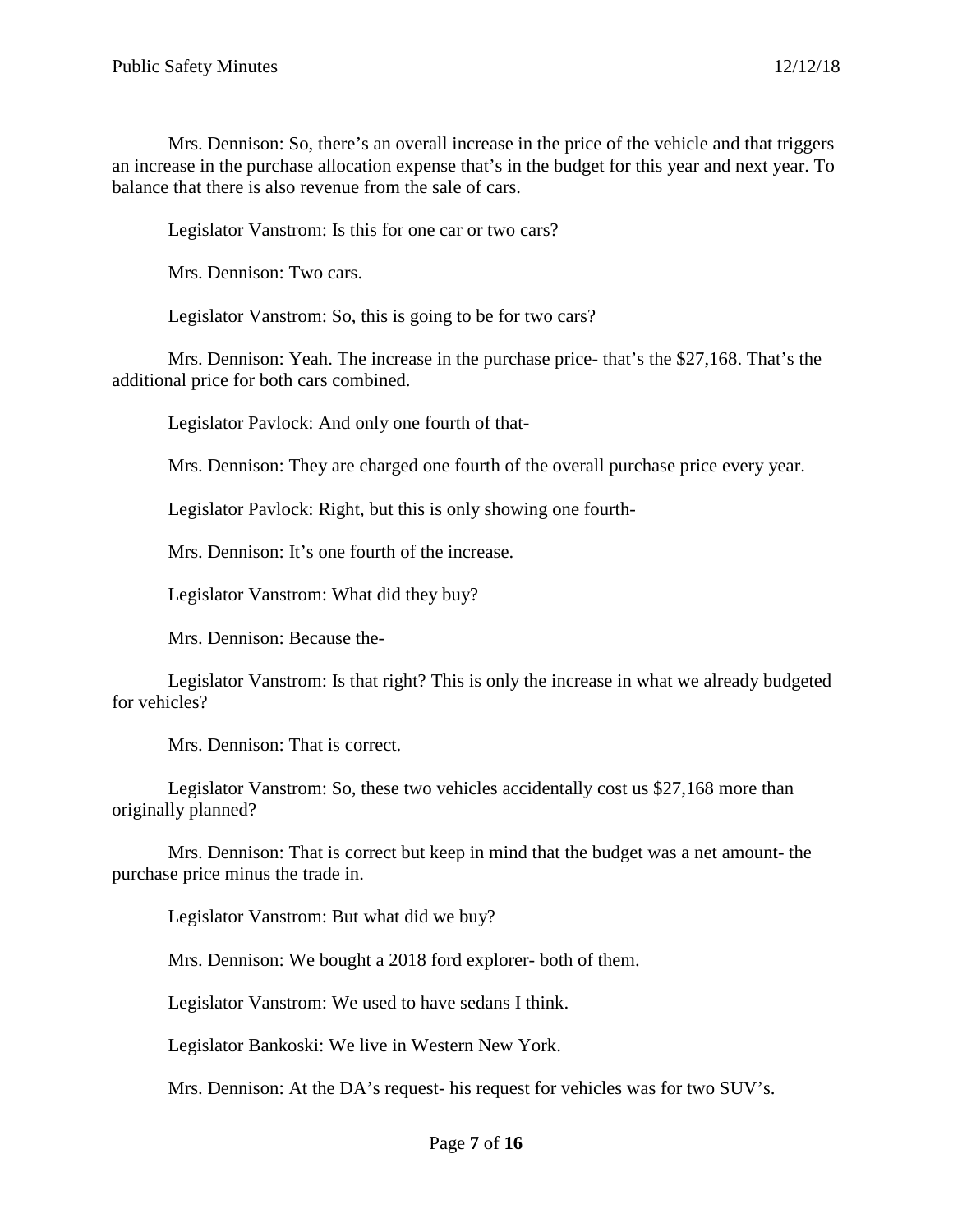Legislator Pavlock: Is the \$6,792 for both vehicles or just one?

Mrs. Dennison: That is the increase in the annual allocation for both vehicles. The original amount- the one year amount was originally \$11,919. That would be the charge for-

Legislator Pavlock: The \$6,792 is the amount we're getting for the cars we're selling?

Mrs. Dennison: Correct.

Legislator Pavlock: But that is one or two cars?

Mrs. Dennison: One car.

Legislator Pavlock: That will go up when we sell the-

Legislator Bankoski: And next year you'll get another \$6,792-

Legislator Pavlock: That will help offset it some more.

Mrs. Dennison: Yes, that's correct.

Chairman Niebel: Kathleen, how many vehicles do we have in the District Attorney's Office?

Mrs. Dennison: Just two I believe. Is that right Derek?

Mr. Gregory: I'm only aware of two county cars.

Legislator Vanstrom: Who gets those?

Mr. Gregory: One is for the DA and one is for the senior investigator.

Legislator Vanstrom: Who is the senior investigator driving this brand new ford explorer?

Mr. Gregory: That's Mr. Johnson, he's the senior investigator.

*(Cross-talk)*

Chairman Niebel: Anything else?

Mrs. Dennison: I just want to stress that what was budgeted for the vehicles was \$48,000 the purchase price was approximately \$75,000, so there is a big change there. Part of the reason the change is large is that we budgeted- I don't want to say we made a mistake when we did the budget, but we've changed the way that we account for these vehicle purchases and the way that we budget for them. As I said, in 2018 we're assuming that the purchase price is lower because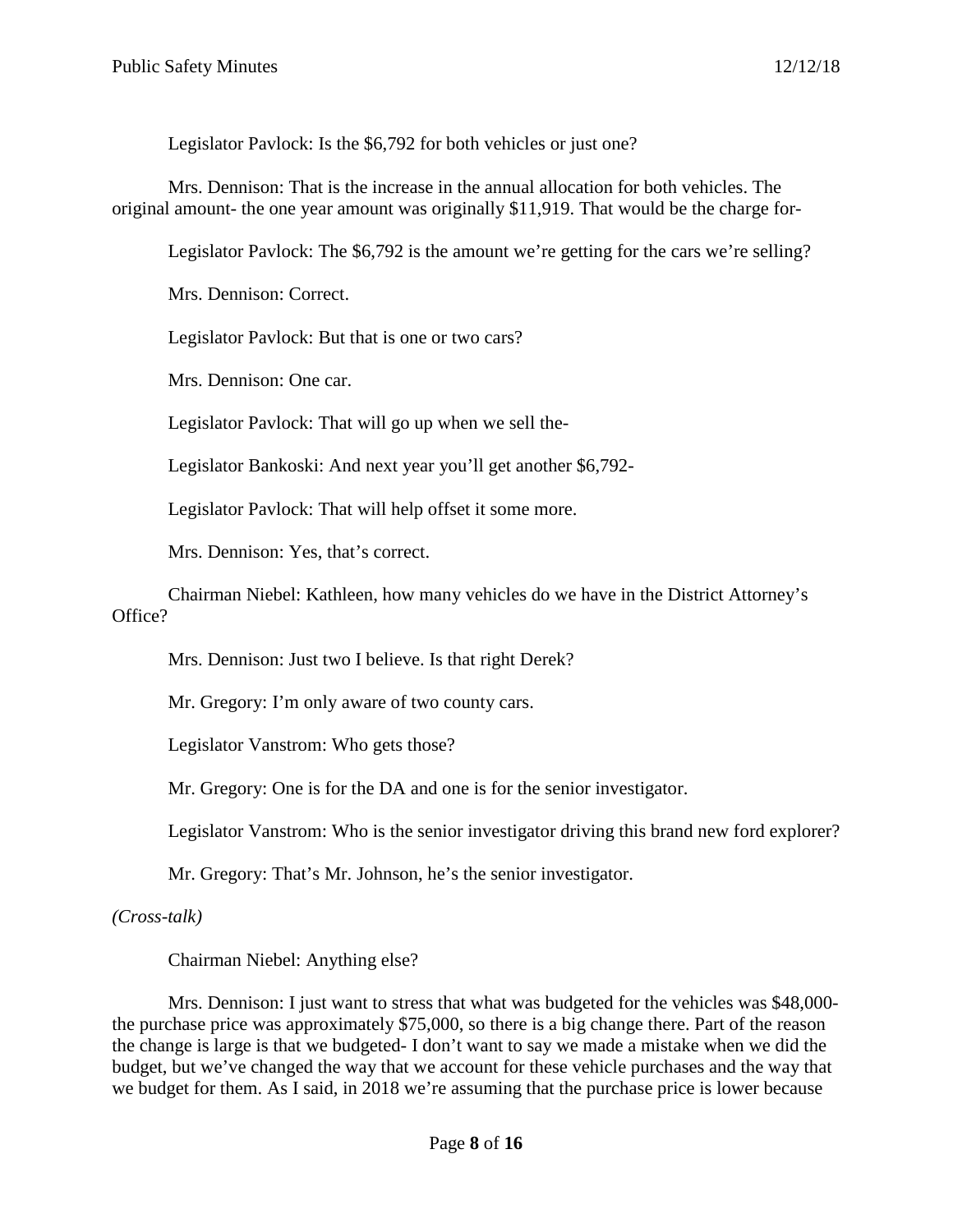the trade in. There is just one budget for the purchase of the vehicle and what has happened in actual terms is that there was a budget for the purchase of the vehicle and now there is a budget for revenue for selling cars. You've got additional revenue of \$6,700 this year, \$6,700 next year. So, it's not all bad news, but yes the cars were more expensive than originally anticipated.

Chairman Niebel: OK, any other questions?

Legislator Whitford: I'm just curious why they changed as far as their decision to trade in versus sell at auction? Was there some underlying reason why- because initially it was going to be trade in, right? Who made the decision to do it differently? I'm just curious. Did they find out they would be further ahead?

Mrs. Dennison: Yes. That's not only in the DA's Department. We're finding that in most county departments- the Sheriff for example- when they buy vehicles they don't turn in their vehicle and then get in a trade in allowance, they sell the vehicles at auction because they generally fetch more at auction than they do as a trade in.

Legislator Whitford: OK.

Mrs. Dennison: Going into 2019, we changed the way that we budget for vehicle purchase. Starting in 2019 the capital vehicle budget is budgeted at 100% of estimated purchase price- no trade ins.

#### *(Cross-talk)*

Legislator Bankoski: Wasn't there a vehicle that belonged to the District Attorney's that was repurposed to Mr. Griffith for an ambulance?

Chairman Niebel: That wasn't from the District Attorney's Office, that was from some other place.

Legislator Bankoski: I thought it was.

#### *(Cross-talk)*

Mrs. Dennison: For the ambulance? Did John leave us already?

Chairman Niebel: He did.

Mr. Gregory. That may have been from the *(inaudible)* team somehow. I'm not positive.

Chairman Niebel: Any other questions for Derek or Kathleen? Those in favor of this proposed resolution? Opposed?

*Unanimously Carried*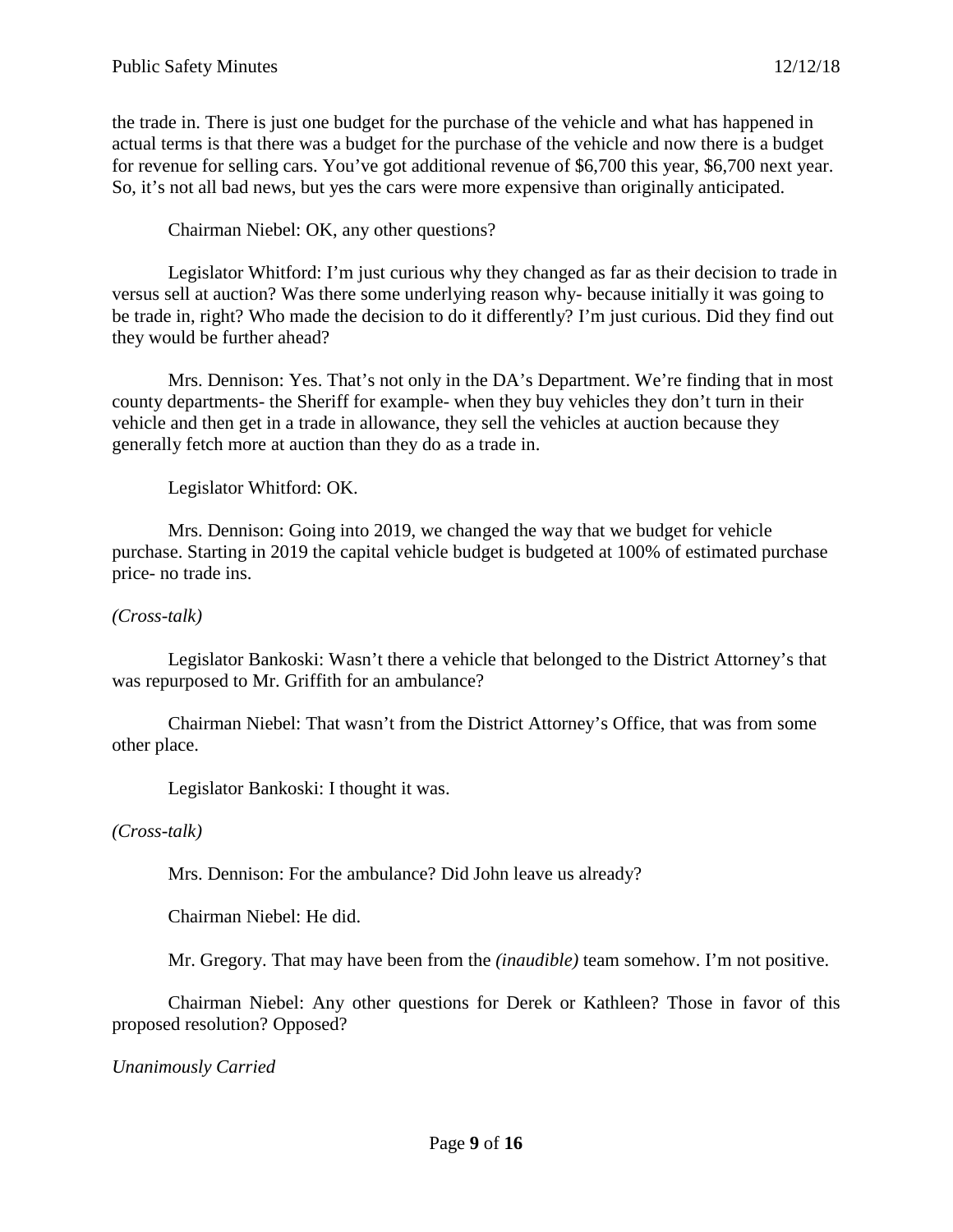## Proposed Resolution- Authorize Acceptance of the Crimes Against Revenue Program Grant ("CARP") Funds for 2019

Mr. Gregory: I'm appearing on behalf of the District Attorney's Office for this resolution as well. This applies to all the resolutions. Mr. Swanson wanted to be here today but he's meeting with the family of the victim down in Fredonia. The Crimes Against Revenue Program-I believe we started this grant in 2014. This is just a continuation of that grant. The Department of Taxation and Finance has renewed it and it pays for a portion of part time ADA. We're asking that the resolution be passed so the County Executive can sign the contract.

Chairman Niebel: So, this is for \$80,400?

Mr. Gregory: I'm not sure of the exact amount.

Chairman Niebel: OK. Any questions for Derek on this one? It's just a grant.

Legislator Vanstrom: It's a good grant.

Chairman Niebel: Yes it is. Those in favor? Opposed?

*Unanimously Carried*

Proposed Resolution- Authorize Acceptance of the 2019 Stop Violence Against Women (VAWA) Grant Program

Mr. Gregory: 2019 will be the fifth year that we've received the Violence Against Women Grant. The overall grant pays for two positions. It pays for an assistant district attorney and it also pays for a part time deputy sheriff. When we initially implemented the grant we had asked for- we had a number of budget lines for travel, training, equipment, and essentially the increased amount of revenue. The overall grant's administered by the DA's Office. The increase in revenue of the \$12,350 basically comes from travel and training and equipment that was originally allocated to the Sheriff's Office. Their budget accurately reflects the money that they receive for their deputy sheriff and we're using that funding to increase salary and benefits.

Chairman Niebel: Derek, part of it is for an interpreter too?

Mr. Gregory: We do have a contract with a Spanish speaking interpreter. If the police go out to a call and the person speaks Spanish, she's on call. They can call her to do interpreting or come out to the scene. She also does interpreting for us at grand jury. That saves us having to hire somebody.

Chairman Niebel: She's on call 24 hours?

Mr. Gregory: I believe so. They can call her- yes, she's got a cell phone. She also listens to jail phone calls if they're in Spanish.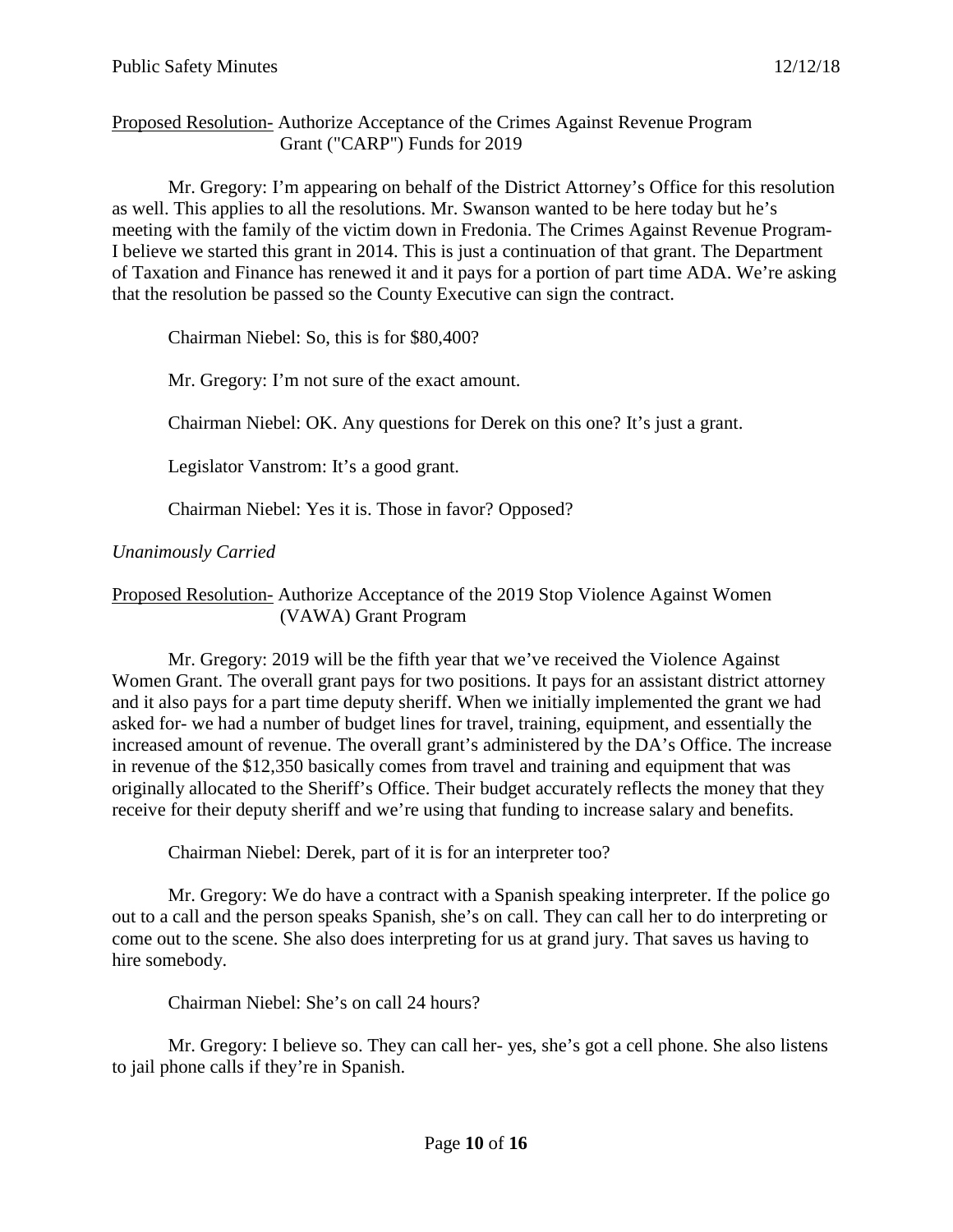Chairman Niebel: OK. Any questions on this one? Those in favor? Opposed?

### *Unanimously Carried*

#### Proposed Resolution- Authorize Acceptance of the 2018-2023 Victim Assistance Through Attorney Services Program Grant

Mr. Gregory: I'm appearing on behalf of the DA's Office along with Mr. Hartley and Mr. Hewitt from Law New York and Valerie Rettig from our Office of Victim Services is also here as well.

Chairman Niebel: \$600,000.

Mr. Hartley: That's over a five year period.

Mr. Gregory: This is essentially, as far as the County is concerned, a pass through grant. The Office of Victims Services has provided a grant to essentially provide civil legal services to individuals that are victimized by crime. We would be contracting with Law New York to provide those services. They would essentially administer the grant and it would provide for an attorney position and a paralegal position in the County. So, it would provide increased employment and revenue to the County.

Chairman Niebel: Have you had this grant before? Is this relatively new?

Mr. Gregory: This is a new grant. The Office of Victim Services had \$25 million?

Ms. Rettig: Now you caught me off guard. Well, the New York State Office of Victim Services got a large sum of money out of a VOCA fund, which is a federal fund for civil attorneys. I can't remember exactly how much they had, but they had a lot of money. Mr. Hartley wanted to come in under our grant. He had to come in under an established grant with the Crime Victim's Unit for the DA's Office, so that they could have a civil attorney that would help victims of crimes in certain areas. We can refer them- usually I'm not allowed to refer to a certain attorney. I had to just tell them to seek one out, but now I can refer them to their office.

Chairman Niebel: Alright, very good. Any questions?

Legislator Whitford: This is \$600,000 for five years. Is this renewable each year based on performance?

Mr. Gregory: I anticipate it's \$120,000 per year based upon available funding.

Legislator Whitford: It says \$600,000 and talks about \$120,000 each year for the continuing four years. I just wondered if that renewed-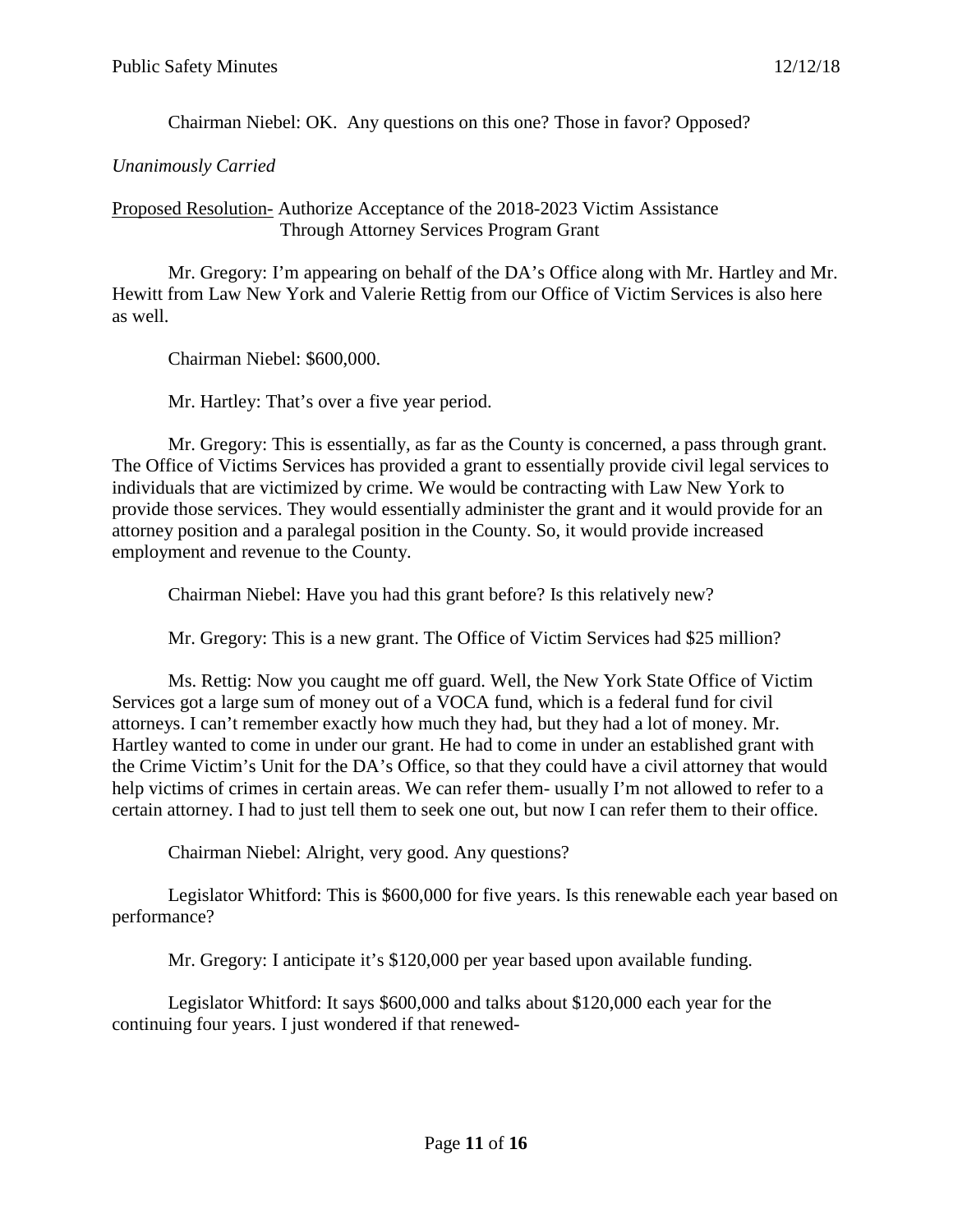Chairman Niebel: It does talk about the five years in the title- 2018-2023. Val is this- the \$25 million or whatever has been set aside, is that set aside in a fund that people can't- the Legislature can't take away from?

Ms. Rettig: I understand that the grant was completed through New York State Grants Gateway for five years. The budgets have been completed for those five years and the Office of Victims Services has promised to pay those under the certain conditions that the civil attorney's live up to certain services and fiscal reporting. As long as that is done, I'm assuming that they will get the \$120,000 every year for five years. Now, if they for some reason have more money and want to put out another grant or increase the- perhaps they could increase for two attorneys for some reason if it all goes well. So, then we would come before you and the Office of Victim Services would be giving more money.

Chairman Niebel: Val, that's a possibility but in all likelihood if it's for \$25 million- I mean, we're just one county. The other 61 counties probably have gotten their share too and it's probably been allocated.

### *(Cross-talk)*

Legislator Vanstrom: It's probably prorated based on the size of the county. Crime usually tends to be-

Chairman Niebel: Probably something like that.

# *(Cross-talk)*

Ms. Rettig: There is a match that they have to make that does not come from any County or District Attorney's Office-

Mr. Hewitt: It's 20% match.

Ms. Rettig: Other crime victim assistance programs like the one here at the District Attorney's Office- some did apply for this civil attorney and some did not. So, I think only about 93 other programs throughout the state applied for it.

Legislator Vanstrom: It sounds like a fantastic program because there is a lot of domestic violence in our county. Unfortunately, it happens- anything we can do to reduce it.

Ms. Rettig: It's not just for domestic violence. There's a lot of other people who need civil attorneys-

Mr. Hewitt: Identity theft, credit card theft-

Ms. Rettig: Yes, things like that. Things that the court and the criminal justice system just doesn't make a victim whole on, or look out for all the needs of a person that's been victimized.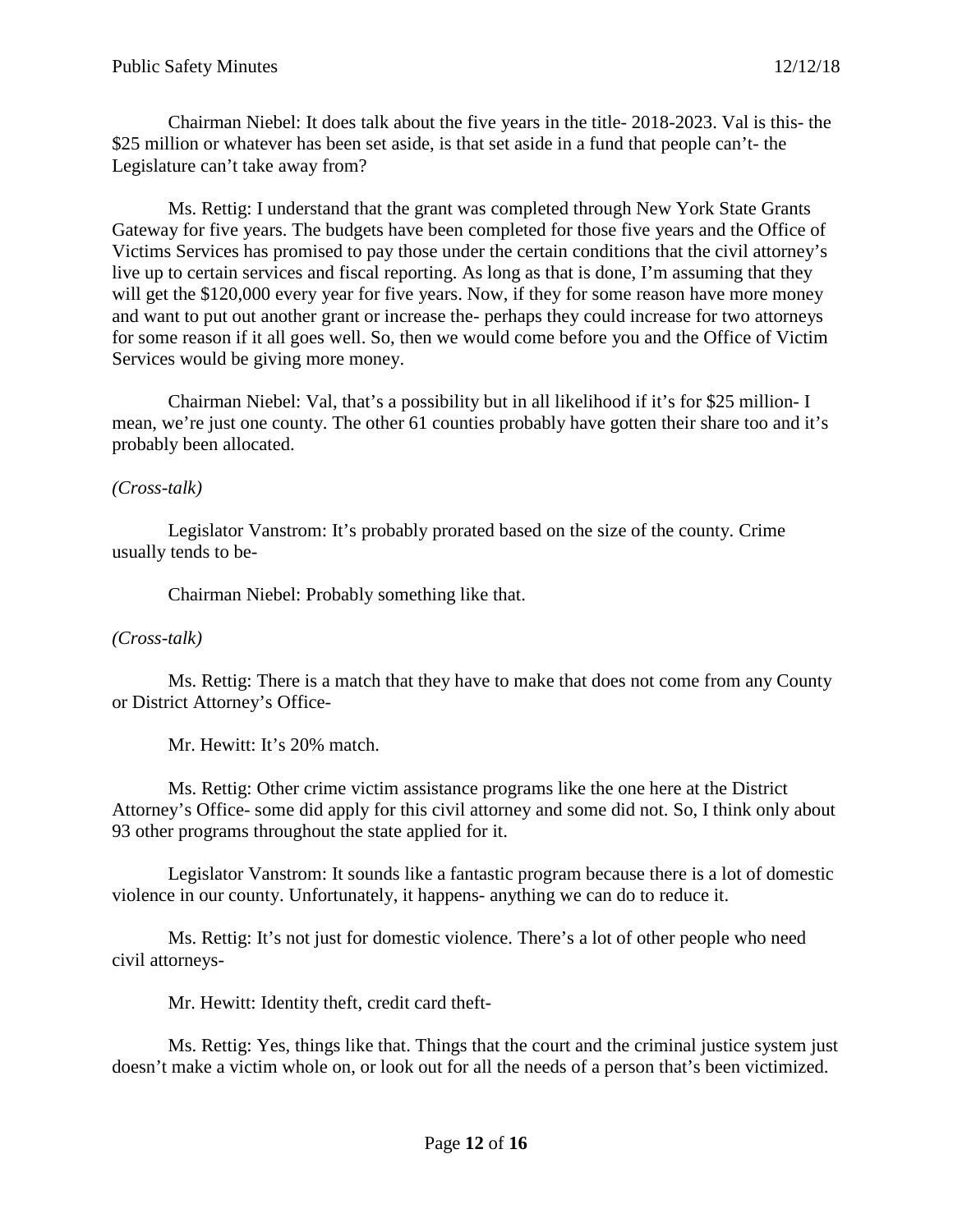Mr. Gregory: There should be no expense to the County. The grant award letter was for \$600,000 over five years. My experience in the past is if for some reason we have a recession oroften times they'll decrease the funding by 5% or whatever. Law New York would then have to decrease their expenses by 5%-

Mr. Hartley: That would all fall on us.

Mr. Gregory: We're happy to partner with Law New York because they've- I believe they have a number of other contracts with the County to provide services.

Chairman Niebel: You guys have a 20% match on this?

Mr. Hartley: That's correct.

Chairman Niebel: You don't anticipate you guys having a problem with coming up with your share?

Mr. Hartley: We do not.

Mr. Hewitt: We can allocate space, insurance, research tools- things like that-

Chairman Niebel: In-kind services?

Mr. Hewitt: That's correct. A portion of my salary goes towards the supervision and that's part of the match as well.

Chairman Niebel: OK, thank you. Any other questions for these folks? Those in favor? Opposed?

*Unanimously Carried*

Proposed Resolution- Amend 2018 Budget for Office of the Sheriff

Ms. Cresanti: Mr. Chairman, this is for our DWI sub-department. It's really just because one of the deputies in that department was budgeted with a single health plan and he changed to a family of three this year.

Chairman Niebel: OK, that's a significant increase.

Ms. Cresanti: It is. It's moving money around within our budget, so it's budget neutral.

Chairman Niebel: Questions on this one? Those in favor? Opposed?

*Unanimously Carried*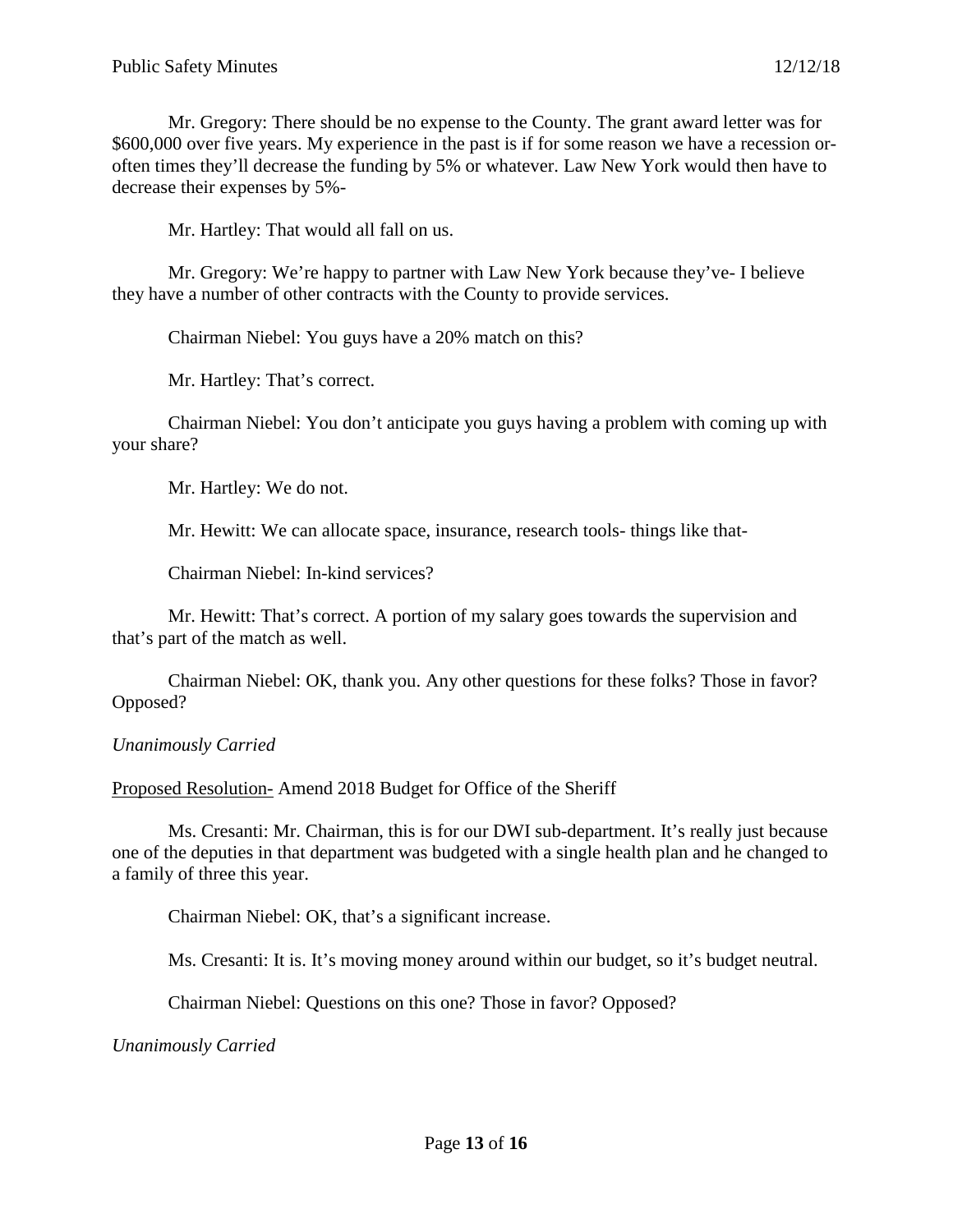Proposed Resolution- Authorize Execution of Statewide Interoperability Communications Grant (SICG) Award FY18

Sheriff Gerace: Mr. Chair, this is a no local share grant from the state and it is targeted in that it is specifically used for communications. We have a plan of action to utilize the money to improve the radio system in the county.

Chairman Niebel: Who writes the grants?

Sheriff Gerace: Matt Trusso.

Chairman Niebel: He does a nice job. You guys- can you thank Matt on behalf of the Committee?

Ms. Cresanti: Absolutely. Yes, he does.

Chairman Niebel: Any Questions on this one? Those in favor? Opposed?

*Unanimously Carried*

Legislator Bankoski: Mr. Chairman, I would like to make a motion that we block resolution #10 through resolution #18.

Legislator Vanstrom: I'll second that.

Chairman Niebel: OK. Those in favor of blocking the next eight resolutions?

### *Unanimously Carried to Block the Next Eight Resolutions*

Chairman Niebel: Joe, I just have one quick question. When we get to the court security detail all of these are for \$30.10 per hour and that's the best you can estimate as far as the cost of a deputy. Each one of these may vary a little bit as far-

Sheriff Gerace: It may vary on the number of hours.

Chairman Niebel: It may vary on the number of hours and the tentative agreement you guys worked out, but basically that's what it is?

Sheriff Gerace: Correct.

Chairman Niebel: OK. Alright folks, we're going to block resolutions ten through eighteen. I'm just going to read the resolution and if anyone has a problem or wants to vote against any of the resolutions, you can indicate that.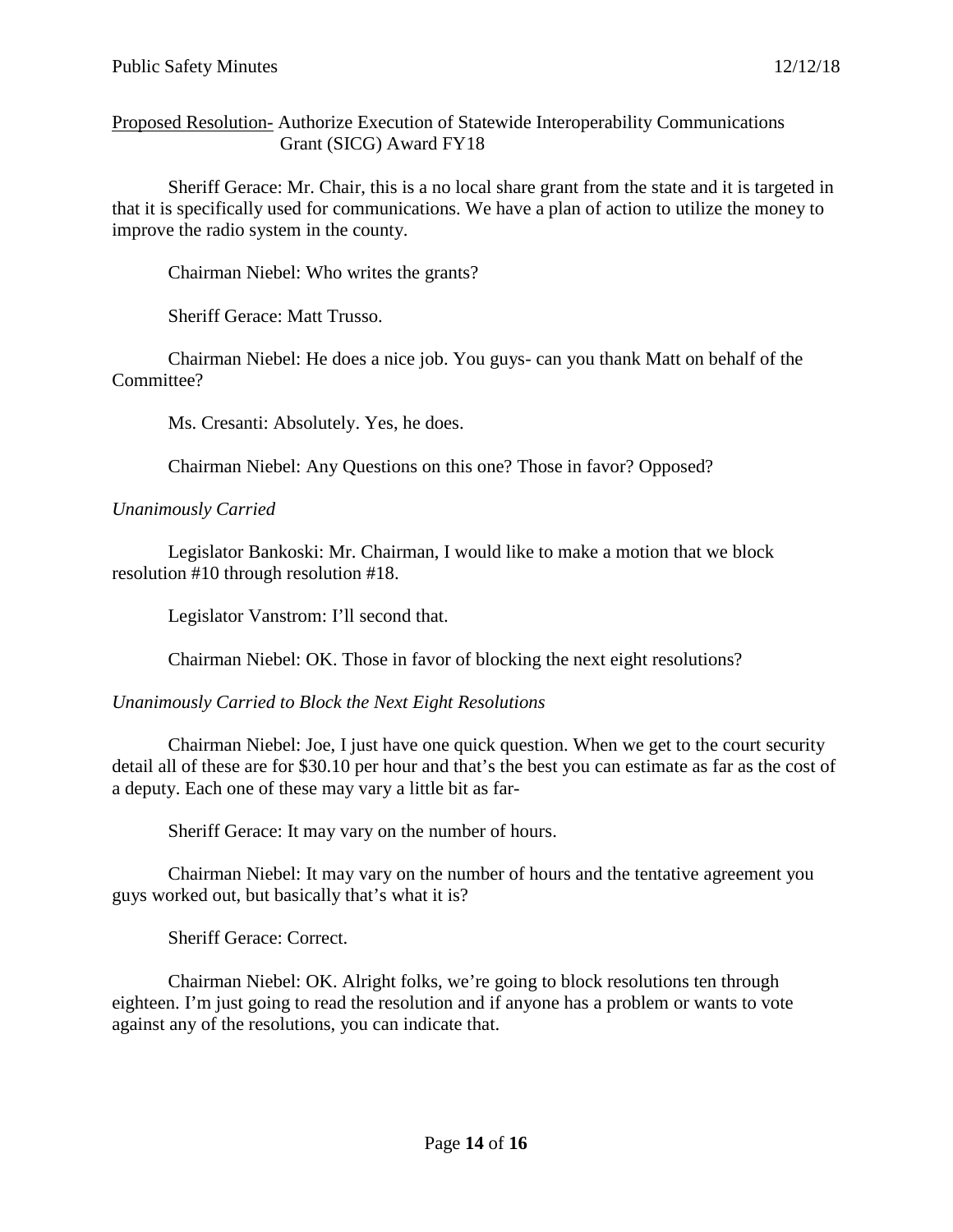Proposed Resolution- Authorize Agreement with Village of Silver Creek for Enhanced Police Protection Services FY19

*Unanimously Carried*

Proposed Resolution- Authorize Agreement with Town of Ripley for Enhanced Police Protection Services FY19

*Unanimously Carried*

Proposed Resolution- Authorize Agreement with Chautauqua Lake Central School District To Provide Enhanced Police Protection Services FY19

*Unanimously Carried*

Proposed Resolution- Authorize Agreement with Town of Ellery for Court Security Detail FY19

*Unanimously Carried*

Proposed Resolution- Authorize Agreement with Town of Kiantone for Court Security Detail FY19

*Unanimously Carried*

Proposed Resolution- Authorize Agreement with Town of Mina for Court Security Detail FY19

*Unanimously Carried*

Proposed Resolution- Authorize Agreement with Town of North Harmony for Court Security Detail FY19

*Unanimously Carried*

Proposed Resolution- Authorize Agreement with Village of Silver Creek for Court Security Detail FY19

*Unanimously Carried*

Proposed Resolution- Authorize Agreement with Town of Stockton for Court Security Detail FY19

*Unanimously Carried*

Chairman Niebel: OK, do we have anything under "other"?